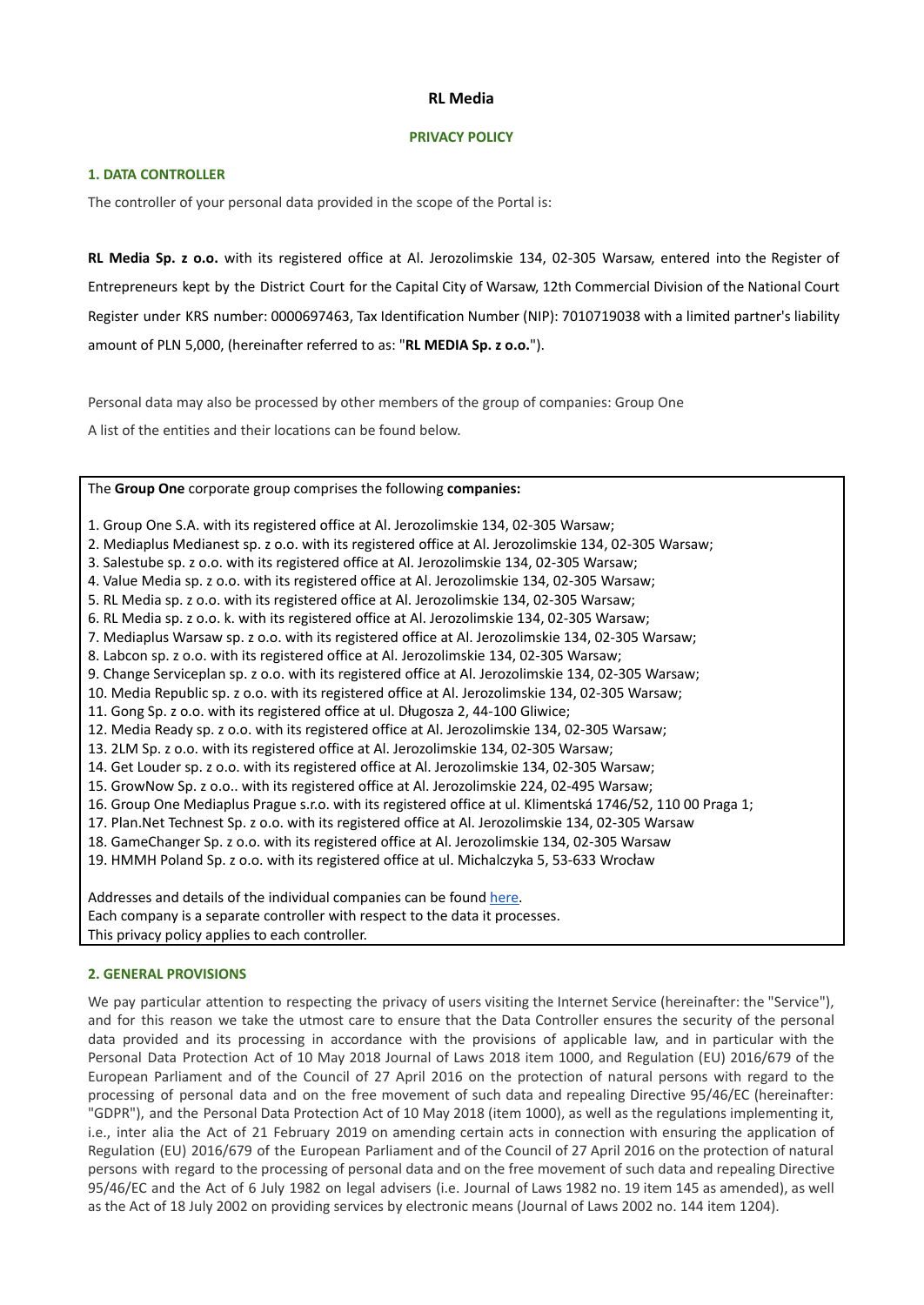This privacy policy may only apply to this website and shall not apply to other websites to which we merely refer by means of a hyperlink. We shall not be responsible for the confidential processing of your personal data on these third party websites, as we have no influence on whether these companies comply with data protection regulations. Please refer directly to these websites for information on how these companies process your personal data.

# **3. CATEGORIES OF PERSONAL DATA PROCESSED**

We may collect the following categories of personal data:

- 1. Information collected when a user visits the website when visiting our website,
- 2. Technical information (when you access this website and our technology services) and online data when you visit our website,
- 3. data provided via a contact form when you send a message through some of our websites (i.e. Media Plus, Value Media, Salestube, RL Media, Change Serviceplan, Media Ready, HMMH, 2LM, GrowNow),
- 4. business information,
- 5. data necessary for the conclusion and performance of the agreement and appendices (mainly address data),
- 6. data necessary for billing purposes,
- 7. contact details,
- 8. information from public sources,
- 9. information related to investigations or proceedings and the credibility and criminal record of a given entity (which is related to the topics of compliance and anti-money laundering,
- 10. attendance documents (in case of visits to our office),
- 11. subscriptions, if any,
- 12. if you have given your consent to something, any information relating to the giving or withdrawal of consent,
- 13. data relating to events (e.g. attendance),
- 14. data relating to visits to our social media profiles,
- 15. identification data (if you access one of our tools),
- 16. data of potential job applicants (left via a form on the website or otherwise submitted).

We do not collect personal information about your online activities on third party websites or online services.

## **4. PURPOSES AND LEGAL BASIS OF PROCESSING**

The data is processed for the following purposes:

- 1. the conclusion and performance of the agreement for the provision of services with the user (Article 6(1)(b) of the GDPR),
- 2. issuing and storing invoices and accounting documents (Article 6(1)(c) of the GDPR),
- 3. archiving data (Article 6(1)(c) of the GDPR),
- 4. maintaining and establishing communication with the user: sending e-mails, other messages to inform about legal amendments, the market situation and our services, as well as establishing and maintaining business relations (Article 6(1)(b) of the GDPR),
- 5. carrying out marketing and advertising campaigns commissioned by the customer (Article 6(1)(b) of the GDPR or Article 6(1)(a) of the GDPR, as the case may be),
- 6. Fulfilling the Controller's legitimate interest, i.e:
- 1) analysing and profiling data for marketing purposes concerning products and services (Article 6(1)(f) of the GDPR),
- 2) analysing and profiling data for marketing purposes regarding third parties' products and services (Article 6(1)(a) of the GDPR in conjunction with Article 6(1)(f) of the GDPR),
- 3) managing the relationship with the customer or his/her company/organisation, including establishing and maintaining contact with the customer/user (Article 6(1)(f) of the GDPR),
- 4) website monitoring: to check that the website and our other technological services are being used appropriately and to optimise their functionality (Article 6(1)(f)),
- 5) maintaining online security: to protect our information resources and technology platforms from unauthorised access or use and to monitor for malware and other security risks (Article 6(1)(f),
- 6) maintaining business relationships: to manage and administer our relationship with you, your business or organisation, including keeping records of business contacts, services and payments in order to tailor offers and develop the business relationship and to target marketing and promotional campaigns (Article 6(1)(a) of the GDPR in conjunction with Article 6(1)(f) of the GDPR),
- 7) recruiting new employees (Article 6(1)(a) of the GDPR in conjunction with Article 6(1)(f) of the GDPR),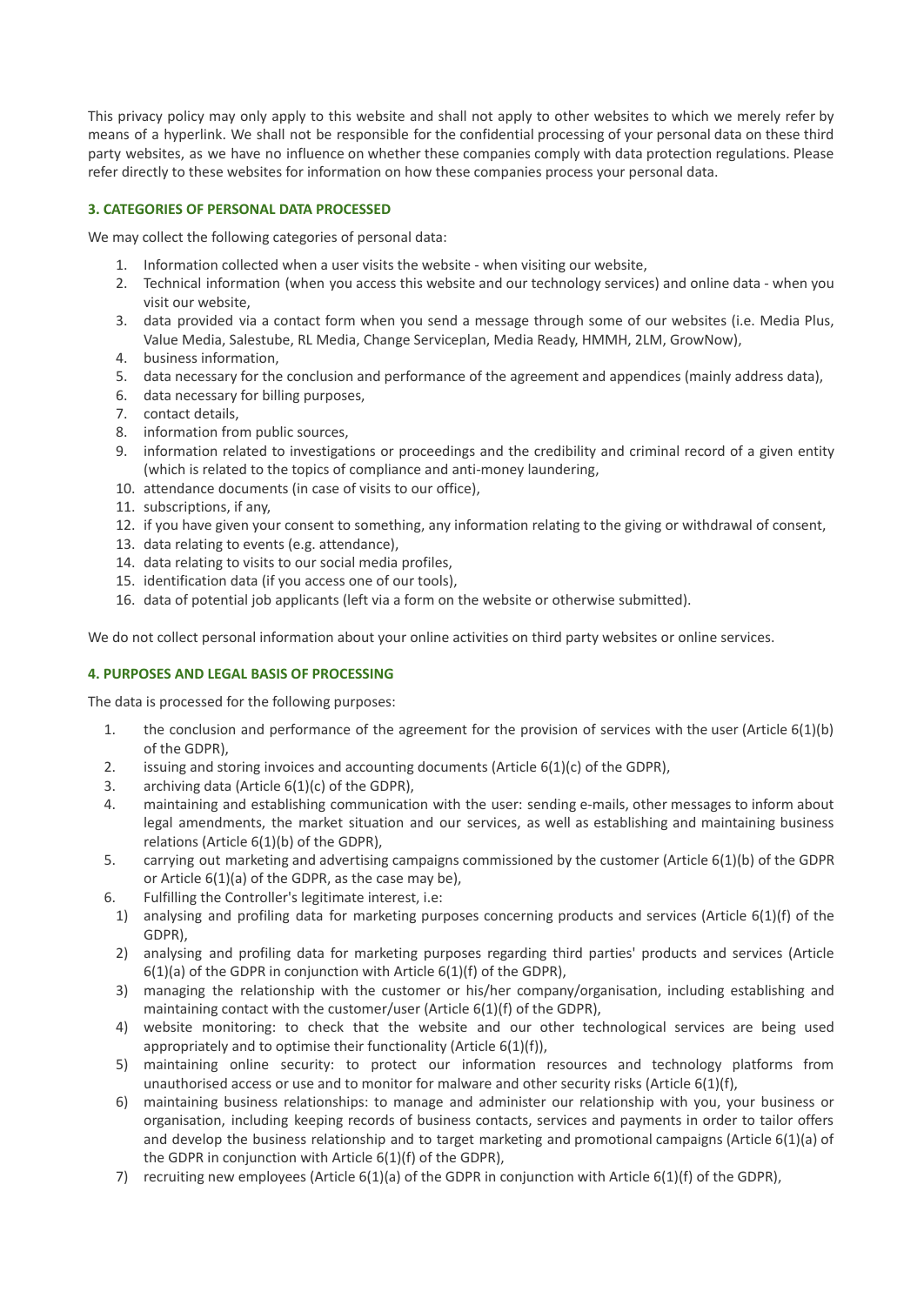- 8) organising and delivering events (Article 6(1)(a) of the GDPR in conjunction with Article 6(1)(f) of the GDPR), possibly Article 6(1)(b) of the GDPR depending on the event and its purpose and source),
- 9) ensuring conformity with compliance regulations, in particular for the purposes of anti-money laundering, control, sanctions and other regulations relating to the prevention and detection of crime, and regulatory requirements and the prevention of fraud and crime (Article 6(1)(f) of the GDPR).

## **5. INFORMATION ON DATA RECIPIENTS**

The recipients of the data are only authorised persons processing the data upon the Controller's order. The data may be disclosed to external entities providing and supporting the Controller's ICT systems, or to other entities providing services related to the current activity of the Controller, pursuant to relevant agreements on the entrustment of personal data processing and with the assurance of adequate technical and organisational measures ensuring data protection by the above mentioned entities. Your data may also be disclosed to entities entitled to obtain such data on the basis of applicable law, e.g. to law enforcement agencies in the event of a request made by such an authority on the appropriate legal basis (e.g. for the purposes of ongoing criminal proceedings).

Data may also be shared with other members of the Group One group of companies to the extent necessary for the performance of the agreement or the legitimate interest of the group of companies (in particular for administrative purposes) i.e:

- 1) an IT company,
- 2) an advertising agency,
- 3) a creative agency,
- 4) a marketing agency,
- 5) an ecommerce agency
- 6) an event agency,
- 7) a digital agency,
- 8) an interactive agency,
- 9) entities providing mass mailing services,
- 10) a hosting company,
- 11) web developers,
- 12) IT specialists,
- 13) accountants,
- 14) the management, lawyers, employees and authorised counterparties of members of the Group One group of companies, in particular if employee or customer data is involved.

## **6. PROFILING AND AUTOMATED DECISION-MAKING**

We inform you that your data may be subject to profiling, but not to automated decision-making. Possible profiling is done for marketing purposes and to establish a business relationship.

# **7. DATA SUBJECTS' RIGHTS**

Each person subject to data processing has the following rights:

- 1) to withdraw consent at any time without affecting the lawfulness of the processing carried out on the basis of consent,
- 2) not to be subject to a decision based solely on automated processing (including profiling),
- 3) to object to data processing, which is the data subject's right to object to further processing on grounds relating to his/her particular situation (concerns only Article 6(1)(e) and (f) of the GDPR),
- 4) to ractify the data, giving the possibility to demand its immediate rectification and to complete incomplete data by submitting an additional declaration,
- 5) the right of access which is given to the data subject to request from the controller appropriate information on the data being processed, and to obtain confirmation as to whether or not personal data relevant to the data subject are being processed,
- 6) to lodge a complaint to the supervisory authority each data subject shall be entitled to lodge a complaint to the Office for Personal Data Protection, if he/she considers the processing of personal data concerning him/her to be in breach with the GDPR or the Act on the Protection of Personal Data,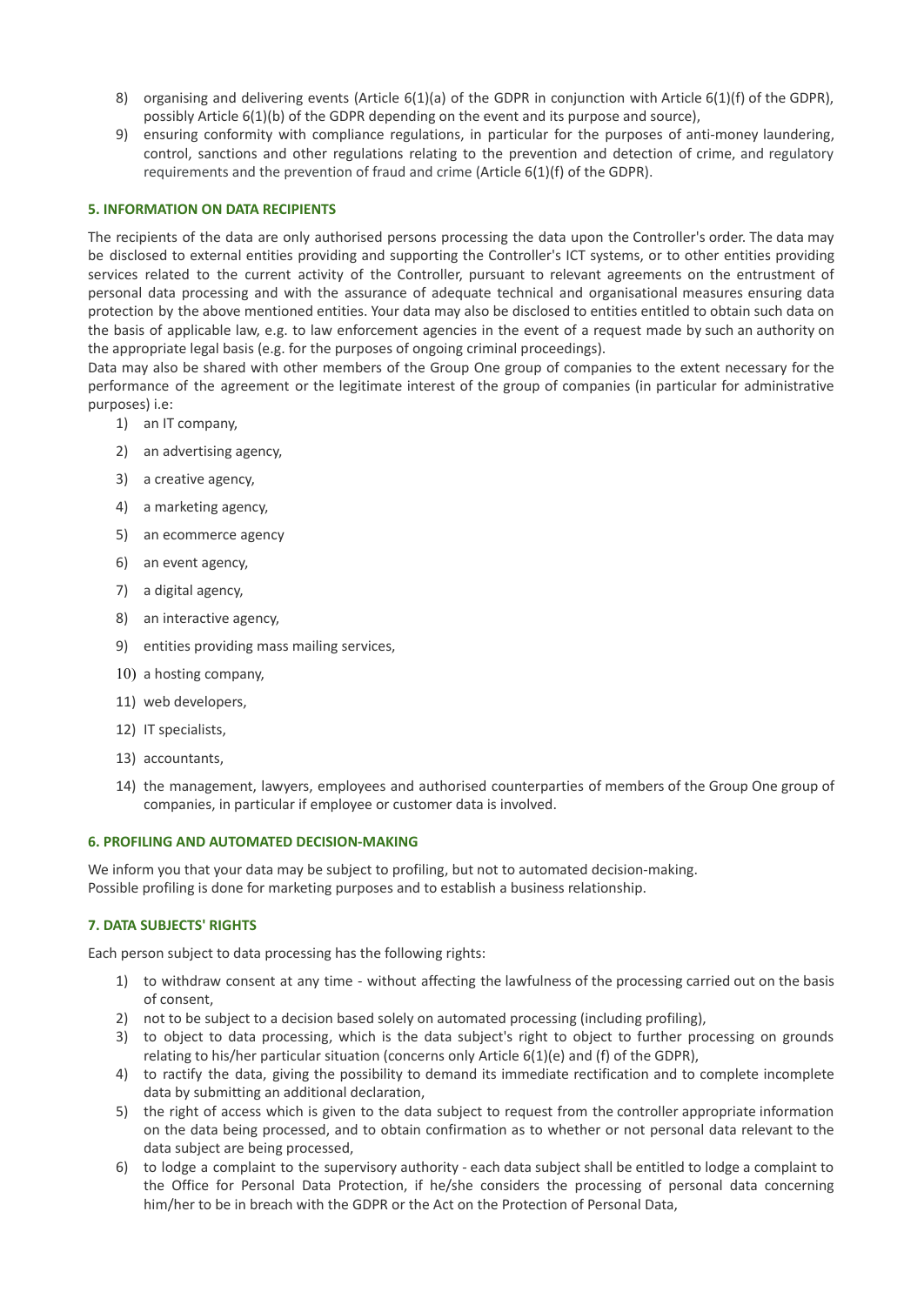- 7) to erase or restrict processing of data, constituting the right to request the restriction of processing in the cases referred to in Article 18 of the GDPR and the right to request the controller to immediately erase the data of the data subject pursuant to Article 17 of the GDPR,
- 8) to transfer the data the possibility to receive personal data concerning the data subject in a structured, commonly used and machine-readable format and to transmit such data to another controller,
- 9) right to receive appropriate information provided upon request i.e. the right to receive information as to whether or not data are actually being processed and to receive a copy of the data, as well as to receive information on other matters laid down in Article 15 of the GDPR,
- 10) so called right to be forgotten the right stipulating that at the request of data subjects, their data shall be immediately deleted from the controller's systems,
- 11) right to be informed of any incident constituting a personal data breach.

### **8. DEADLINE FOR FULFILLING THE REQUEST**

Necessary information is provided without undue delay (especially in case of violations of the personal data protection regulations), but the applicable regulations impose a deadline of one month for us to provide information.

### **9. PROCESSING ENTITIES**

If appropriate in your case, under the relevant agreement, your data may be entrusted for processing to:

- 1) Group One companies, for the purposes of fulfilling the agreement with the customer,
- 2) advertising networks and providers of analytics services: to support and display advertising on our website, apps and other social media tools, including the entities such as Google or Facebook, depending on where the data comes from and what the processing concerns,
- 3) suppliers: who support our business, including IT and communications suppliers, web developers, marketing, advertising, creative, digital, events, accountancy or other agencies who work with Group One,
- 4) recruitment agencies, where we recruit new employees through third parties.

### **10. DATA RETENTION**

We store personal data in a form which permits identification of the data subject for no longer than is necessary for the purposes for which the data is collected and further processed, i.e. for the duration of the agreement between the Controller and the user, for example. The duration of personal data stored is therefore limited to the strict minimum.

Furthermore, as soon as the data is no longer required, e.g. for the display of the website, it will be deleted. The collection of data for the purpose of providing the website and the storage of data in files is absolutely necessary for the operation of the website. Therefore, the user cannot object to this. Further storage may take place in individual cases if required by law.

We determine the period of data processing in the first instance on the basis of the law as well as the legitimate interest of the controller and this may vary depending on the category of data.

As a general rule, therefore, this will be the period appropriate to the period of limitation for claims arising from the type of case entrusted (i.e. 6 years in consumer cases, and 3 years for periodic and economic benefits).

The data retention periods appropriate to each category are set out in the data retention policy. For more detailed information please contact the Data Protection Inspector: iod@groupone.com.pl.

#### **11. DIRECT MARKETING**

We may also use the information you provide through the website or otherwise for direct marketing purposes, i.e. to enable the delivery of newsletters, emails and other communications and to inform you about possible legal changes, market developments and our services, including events which we think may be of interest to you.

However, you can opt out of receiving direct marketing from us at any time by changing your marketing preferences on the online account settings website: groupone.co.uk or by contacting the Data Protection Inspector.

#### **12. DATA TRANSFER**

Please be informed that the data shall not be transferred to third countries, i.e. countries outside the European Economic Area, or to any other European country.

As a rule, data processing shall take place only on the territory of Poland.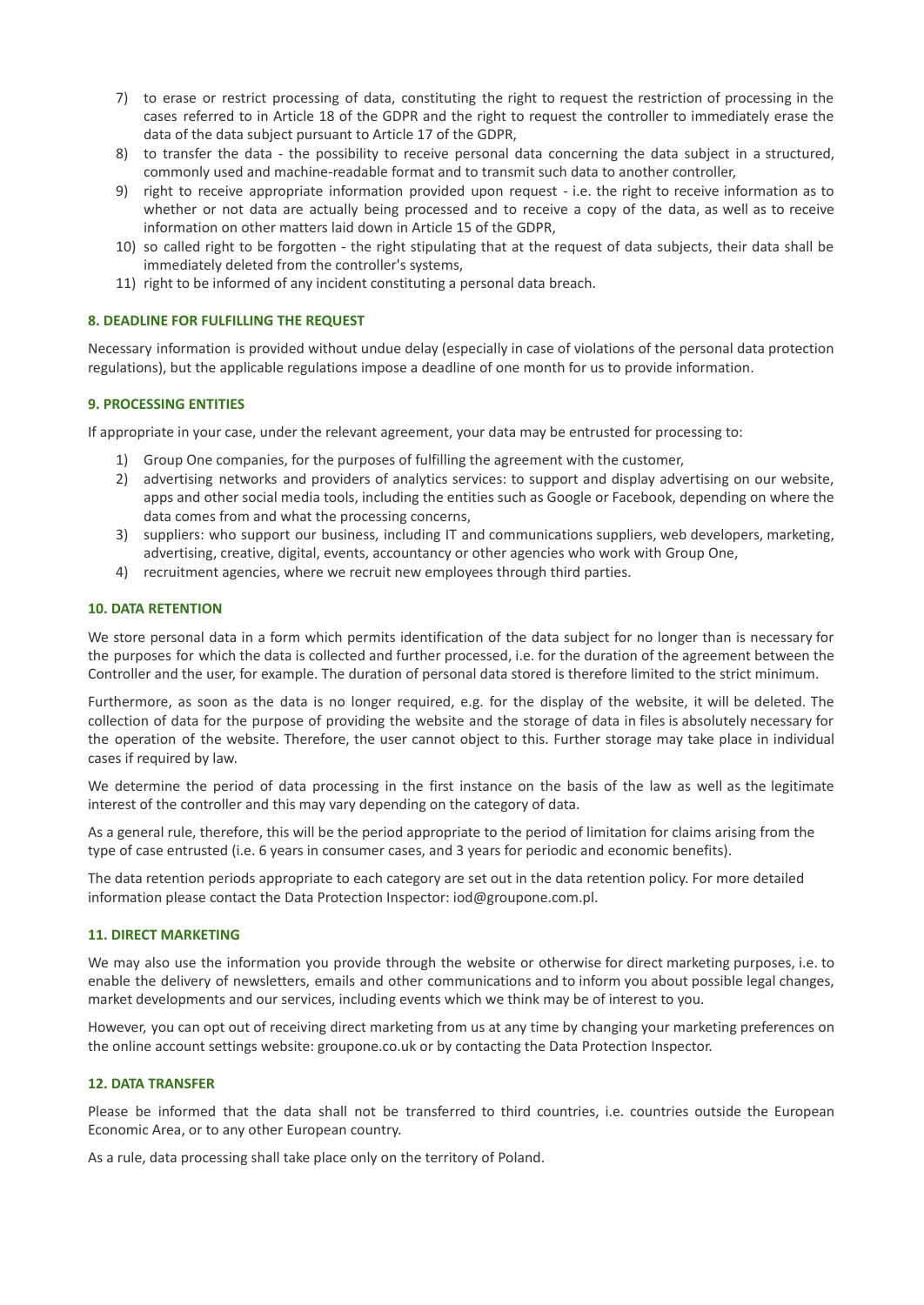An exception to this rule may be the case when the server of a given website or the source of a service provided by us is located in another country (e.g. in case of the entities such as Google or Facebook).

### **13. DATA PROTECTION INSPECTOR**

| 1.<br>2.<br>4.<br>5.<br>6.<br>7.<br>8.<br>9. | Salestube:<br>Labcon:<br>3. RL Media:<br>Value Media:<br>Mediaplus Warsaw:<br>Change Serviceplan:<br>Media Republic:<br>Gong:<br>Group One:<br>10. Mediaplus Medianest: | iod@salestube.pl<br>iod@labcon.pl<br>iod@rlmedia.pl<br>iod@valuemedia.pl<br>iod@mediaplus.pl<br>iod@changeserviceplan.pl<br>iod@mediarepublic.pl<br>iod@gong.pl<br>iod@groupone.com.pl<br>iod@grouponemedia.pl |
|----------------------------------------------|-------------------------------------------------------------------------------------------------------------------------------------------------------------------------|----------------------------------------------------------------------------------------------------------------------------------------------------------------------------------------------------------------|
|                                              | 11. GrowNow:                                                                                                                                                            | iod@grow.pl                                                                                                                                                                                                    |
|                                              | 12. Plan. Net Technest:                                                                                                                                                 | iod@technest.pl                                                                                                                                                                                                |
|                                              | 13. Media Ready:                                                                                                                                                        | iod@mediaready.pl                                                                                                                                                                                              |
|                                              | 14. Get Louder:                                                                                                                                                         | iod@getlouder.pl                                                                                                                                                                                               |
|                                              | 15. 2LM:                                                                                                                                                                | iod@2lm.pl                                                                                                                                                                                                     |
|                                              | 16. Game Changer:                                                                                                                                                       | iod@game-changer.pl                                                                                                                                                                                            |
|                                              | 17. HMMH:                                                                                                                                                               | iod@hmmh.pl                                                                                                                                                                                                    |

## **14. CONTACT**

If you wish to be contacted regarding the exercise of a particular right, or for any other matter relating to the processing of your personal data that is taking place, please contact us by telephone or send a message to the following address:

### [iod@rlmedia.pl](mailto:iod@rlmedia.pl)

contact phone: +48 22 203 60 00

#### **15. COOKIES**

Cookies are small files consisting of letters and numbers that are downloaded to your device when you use a website.

We use cookies in the scope of our websites so as to make their use functional and user-friendly. We also use cookies to create statistics and to verify the use of these websites.

Due to the lifespan of cookies and other similar technologies, we use two main types of these files:

a) session files - temporary files stored in the user's end device until logging out, leaving the Internet Portal or switching off the software (web browser);

b) permanent files - stored in the end user's device for the time specified in the parameters of cookies files or until they are deleted by the User.

By contrast, based on the purpose of cookies and other similar technologies, we use the following types of cookies:

a) cookies necessary for the operation of the service - enabling the use of our services, e.g. authentication cookies used for services that require authentication; cookies used to ensure security, e.g. used to detect abuse of authentication;

b) performance cookies, which enable the collection of information on how websites and applications are used;

c) functional cookies - making it possible to "remember" the user's selected settings and to personalize the user's interface, e.g. with regard to the chosen language or region from which the user comes from, font size, appearance of the website and applications, etc.